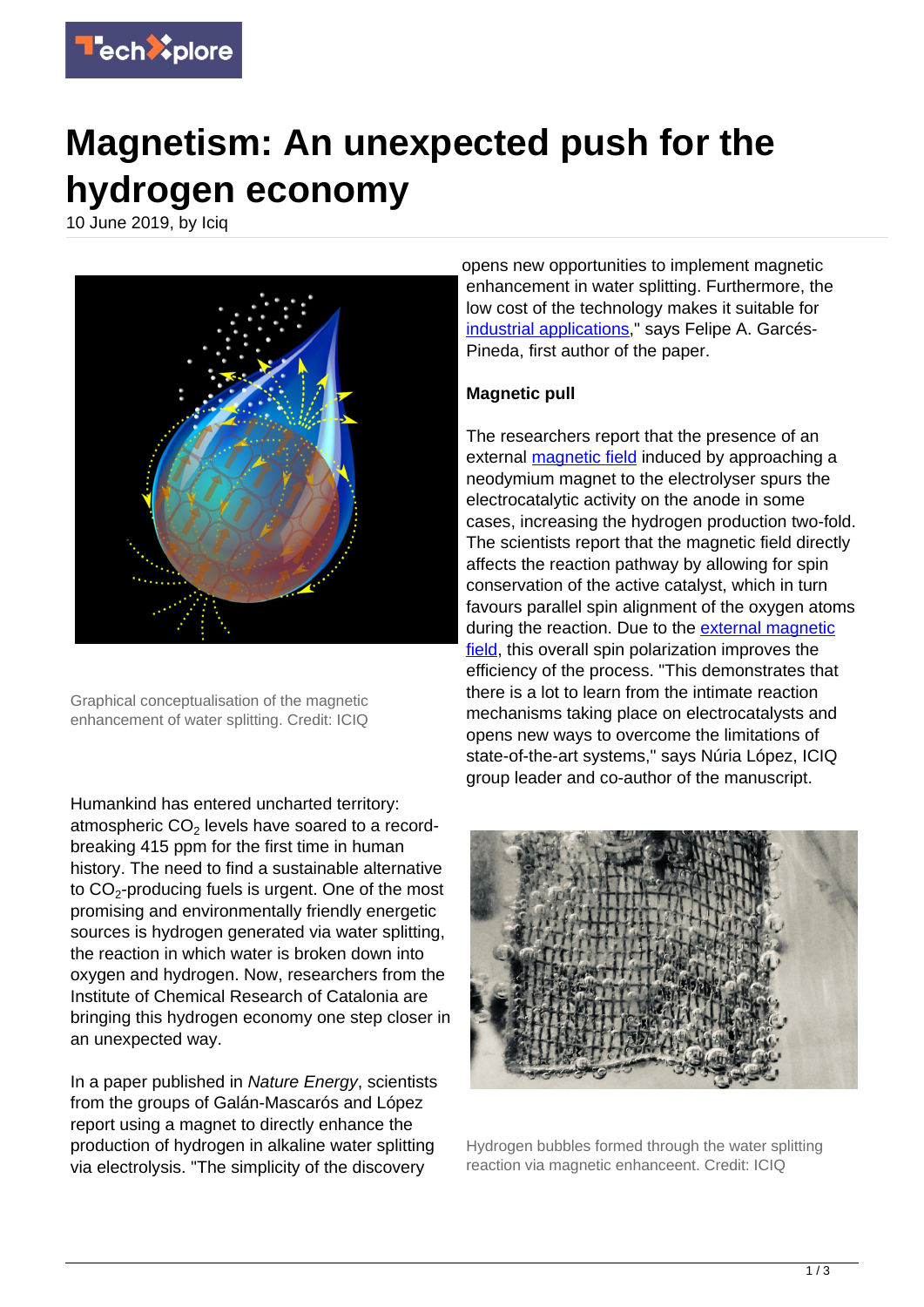



There's an observable increase in the hydrogen bubble formation when the magnet is approached to the anode. Credit: ICIQ

The researchers studied a variety of catalysts in identical working conditions and report that the catalytic activity enhancement is proportional to the magnetic nature of the catalysts used to drive the water-splitting reaction. Thus, NiZnFe $_4\rm O_x$ , a highly magnetic ferrite, exhibited the greatest enhancing effect when presented with a magnetic field. This ferrite can also magnetically attach itself to a nickel metal support, curbing the need to use binders to attach catalysts to a physical support.

## **Big science for big problems**

"The challenge for a **hydrogen economy** is not only a scientific one," explains José Ramón Galán-Mascarós, ICIQ group leader and corresponding author of the paper. He says finding technological solutions that avoid the use of noble metals, such as platinum or iridium, is the real challenge. It's also necessary to make the **hydrogen** energy cycle viable. Since [noble metals](https://techxplore.com/tags/noble+metals/) are expensive and extremely scarce, their use limits the scaling-up of the technologies for mass production. Instead, scientists are searching for earth-abundant alternatives, which offer very good performance in alkaline conditions and allow for economically viable scaling.

"After decades of scientific research, the problem is still ongoing and big enough as not to expect easy solutions. The challenge of making sustainable fuels requires a multidisciplinary effort, and ultimately, international collaboration," concludes Galán Mascarós.

 **More information:** Felipe A. Garcés-Pineda, Marta Blasco-Ahicart, David Nieto-Castro, Núria López and José Ramón Galán-Mascarós. Direct magnetic enhancement of electrocatalytic water oxidation in alkaline media. Nature Energy. 2019. [DOI: 10.1038/s41560-019-0404-4](http://dx.doi.org/10.1038/s41560-019-0404-4)

 Provided by Institute of Chemical Research of Catalonia